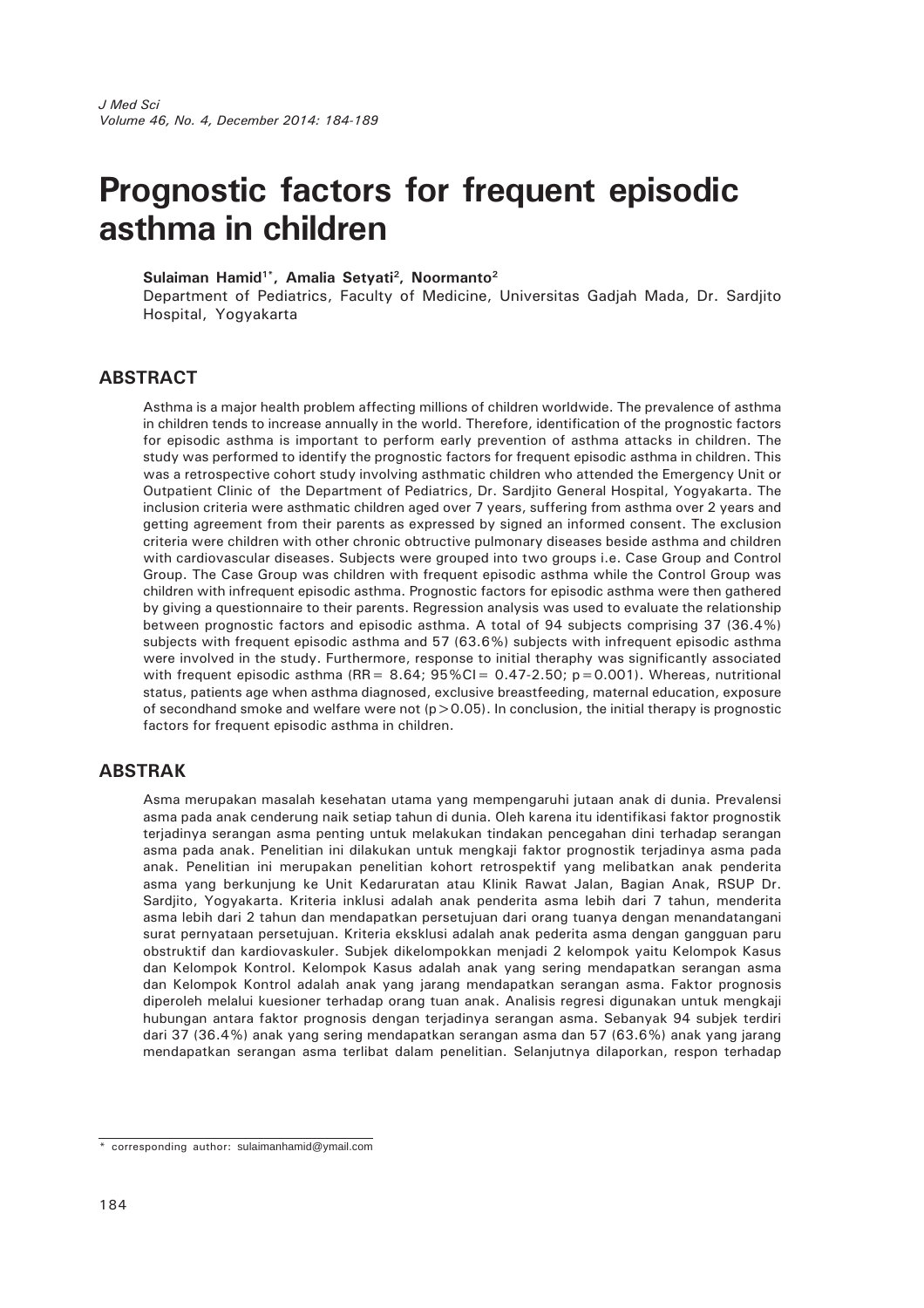terapi awal berhubungan bermakna dengan kejadian serangan asma yang sering pada anak (RR= 8,64; 95%CI =  $0.47 - 2.50$ ; p=0,001). Sedangkan status gizi, umur penderita ketika didiagnosis asma, ASI eksklusif, pendidikan ibu, paparan asap rokok dan kesejahteraan orang tua tidak berkaitan dengan kejadian serangan asma yang sering (p>0.05). Dapat disimpulkan, respon terhadap terapi awal merupakan prognostik terjadinay serangan asma yang sering pada anak.

*Keywords*: prognostic factor - frequent episodic asthma - children – initial therapy - diagnose

#### **INTRODUCTION**

Asthma is a complex syndrome that affects both children and adults. The main characteristic of asthma is the occurrence of airway obstruction, bronchial hiperresponsivity and airway inflammation.<sup>1</sup> Asthma is a major public health problem affecting millions of children worldwide. The prevalence of asthma in children tends to increase annually. In United State, asthma prevalence in children increased from 3.6% in 19080 to 5.8% in 2003. The increase of asthma prevalence is also reported in other countries in the world.<sup>2</sup> The prevalence of asthma in children in some cities in Indonesia has been reported with different results. In Yogyakarta, the prevalence of asthma in primary school children was 4.8% and in Bandung was 5.2%. Whereas studies conducted in Jakarta reported the prevalence of asthma in children was 11.5% and 6.7%.<sup>2,3</sup>

Asthma poses a significant public health burden. Asthma is associated with reduced health-related quality of life. Patients with clinically stable nocturnal asthma are found to have poorer cognitive performance and poorer subjective and objective sleep quality compared with healthy subjects.<sup>6</sup> Asthma is also strongly associated with frequent mental distress such as frequent physical distress, frequent activity limitations, frequent anxiety, and frequent sleeplessness.<sup>7</sup> In addition, patients with asthma are found to have mentally or physically unhealthy days and days with activity limitations.<sup>4</sup>

 The study was performed to identify the predictor factors for frequent episodic asthma in children. Identification of the predictor factors is important to perform early prevention of asthma attacks in children.

## **MATERIALS AND METHODS**

## **Subjects**

This was a retrospective cohort study involving asthmatic children who attended the Emergency Unit or Outpatient Clinic of the Department of Pediatrics, Dr. Sardjito General Hospital, Yogyakarta and met inclusion and exclusion criteria. The inclusion criteria were asthmatic children aged over seven years, suffering from asthma over two years and getting agreement from their parents as expressed by signed an informed consent. The exclusion criteria were children with other chronic obtructive pulmonary diseases beside asthma and children with cardiovascular diseases. The study has been approved by the Medical and Health Research Ethics Committee, Faculty of Medicine, Universitas Gadjah Mada, Yogyakarta.

#### **Protocol of study**

Subjects who attended the Emergency Unit or Outpatient Clinic were selected. An explanation concerning the background, objectives and benefit of the study was given to the parents. The subjects who fulfilled the inclusion and exclusion criteria, an informed consent was given to their parents to be signed.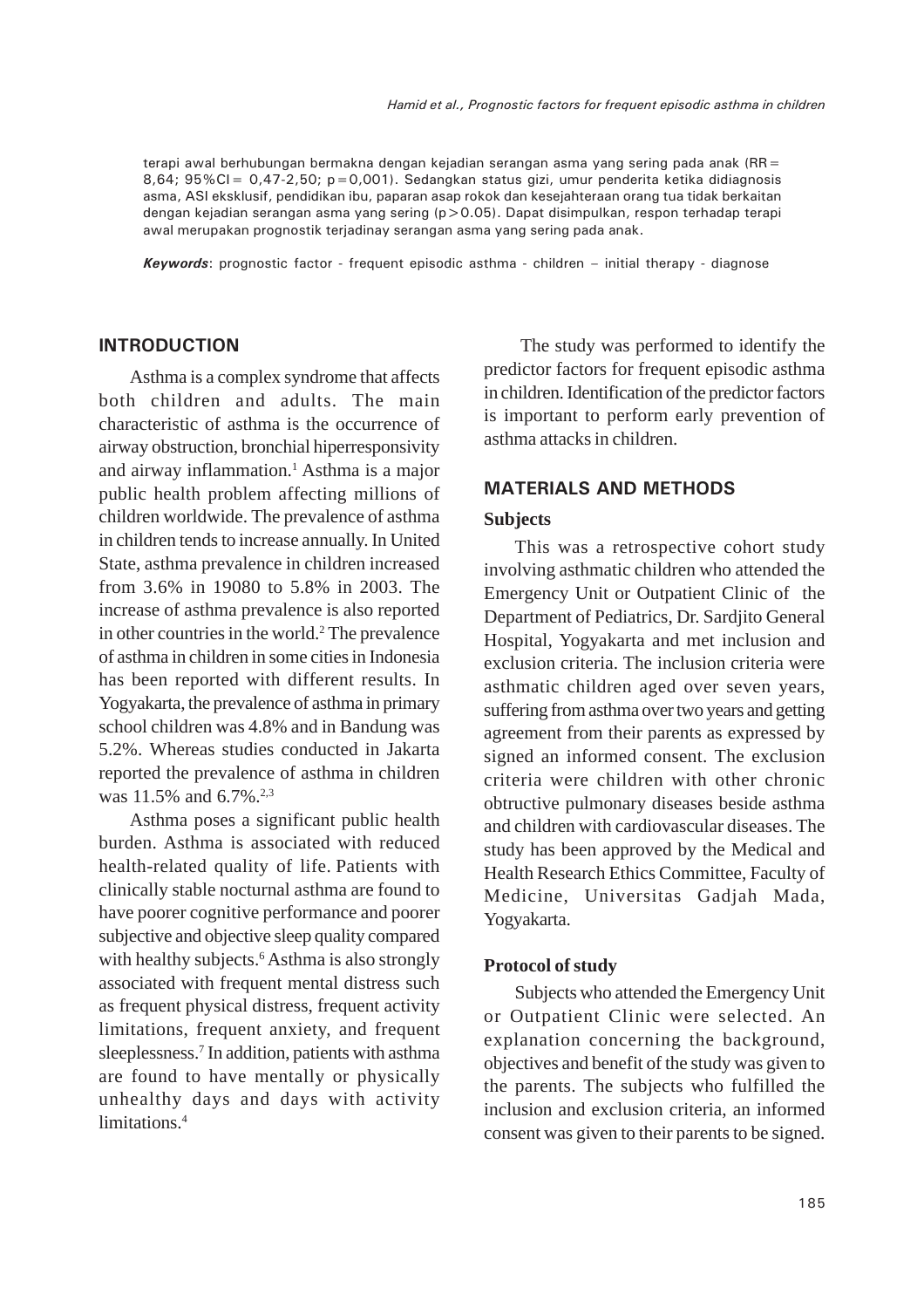Subjects were then grouped into two groups i.e. Case Group and Control Group based on episodic asthma according to National Guidelines for Asthma in Children. The Case Group was children with frequent episodic asthma while the Control Group was children with infrequent episodic asthma. Subjects were considered to have frequent episodic asthma if subjects experienced asthma attacks over than one time in one month with moderate exacerbations for less than one week. Whereas subjects were considered to have infrequent episodic asthma if subjects experienced asthma attacks less than one time in one month with mild exacerbations for less than one week. Primary data were then gathered from the medical record of subjects, whereas secondary data were gathered by giving a questionnaire to the parents of subjects. The questionnaire consisted of interview administrative questions concerning characteristics of subjects, frecuency of asthma attacks and risk factors for asthma episode including obesity, onset of asthma, response to early therapy, exposure of secondhand smoke, non exclusive breastfeeding, education of mother and income.

#### **Stastitical analysis**

Data were tabulated and statistically analyzed. Univariate analysis was performed for numerical data. Unpaired t test was applied to compare numerical variables, whereas Chi square was applied to compare unpaired categorical variables. Logistic regression test was used to assess correlation between independent variables and dependent variable. Multivariate regression analysis was used to analyse correlations between some the independent variables and dependent variable.

#### **RESULTS**

A total of 96 subjects who met the inclusion and exclusion criteria were involved in the study, however two subjects were excluded due to heart diseases during the study. Therefore, there were 94 subjects comprising 54 (57.4%) male and 40 (42.6%) female who finished their participation in the study. Furthermore, 37 (36.4%) subjects were identified to have frequent episodic asthma and 57 (63.6%) subjects had infrequent episodic asthma. The characteristics of subjects are presented in TABLE 1. No significantly different in the characteristics of subjects was observed between the Case Group and the Control Group  $(p>0.05)$ .

| Variables                           | Frequent episodic asthma<br>group<br>(Case Group)<br>$n = 37$ | Infrequent episodic<br>asthma group(Control<br>Group)<br>$n = 57$ | p value |  |
|-------------------------------------|---------------------------------------------------------------|-------------------------------------------------------------------|---------|--|
| Sex $(n or 96)$                     |                                                               |                                                                   |         |  |
| $\bullet$ Male                      | 23 (43 %)                                                     | 31 (57 %)                                                         | 0.456   |  |
| • Female                            | 14 (35 %)                                                     | 26(65%)                                                           |         |  |
| Patients age when diagnosed (month) | $30.38 \pm 16.53$                                             | $29.12 \pm 16.78$                                                 | 0.697   |  |
| Duration of follow up (month)       | $53.62 \pm 16.53$                                             | $54.86 \pm 17.48$                                                 | 0.707   |  |
| Income percapita (IDR)*             | $398,000 \pm 339,800$                                         | $473.000 \pm 314.5000$                                            | 0.080   |  |

| TABLE 1. Characteristics of subjects |
|--------------------------------------|
|--------------------------------------|

\* Indonesian Rupiah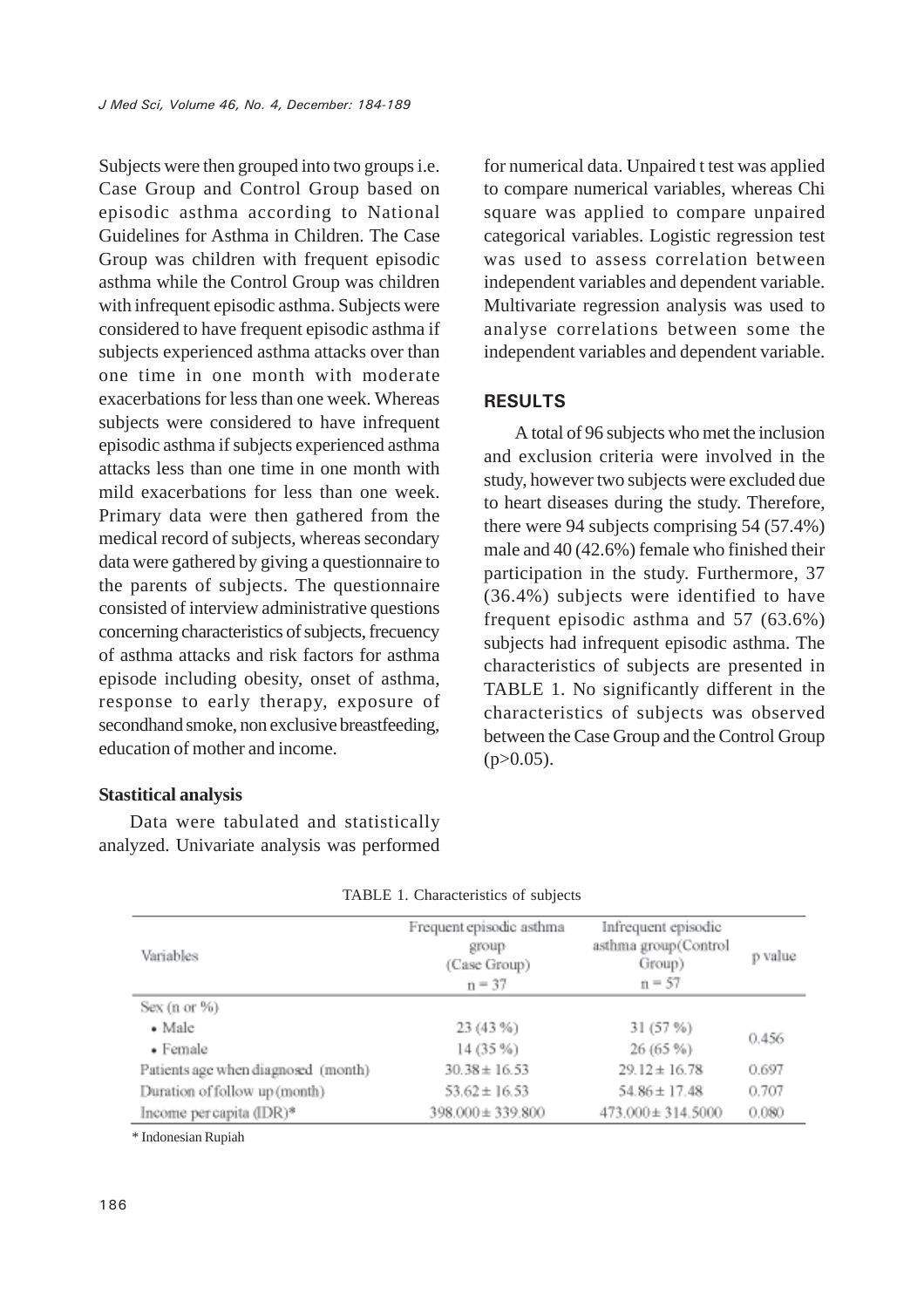The possibility of prognostic factors that caused frequent episodic asthma comprising initial theraphy, nutritional status, patients age when asthma diagnosed, exclusive breastfeeding, maternal education, exposure of secondhand smoke and welfare have been evaluated using simple logistic regression analysis continued by multivariate regression analysis. The result of the simple logistic regression analysis is presented in TABLE 2.

| Variables                          | RR   | 95% CI         | p value |
|------------------------------------|------|----------------|---------|
| Nutritional status                 | 0.75 | $0.18 - 3.21$  | 0.69    |
| Patients age when asthma diagnosed | 1.09 | $0.47 - 2.50$  | 0.84    |
| Response to initial therapy        | 8.64 | $2.24 - 33.36$ | 0.001   |
| Exclusive breastfeeding            | 1.41 | $0.59 - 3.36$  | 0.44    |
| Mother's education                 | 0.92 | $0.21 - 4.09$  | 0.91    |
| Exposure of secondhand smoke       | 2.26 | $0.97 - 5.27$  | 0.06    |
| Welfare                            | 1.08 | $0.44 - 2.70$  | 0.86    |

TABLE 2. Simple logistic regression analysis of prognostic factors for frequent episodic asthma

The result showed that only response to initial theraphy was significantly associated with frequent episodic asthma (RR= 8.64; 95%CI= 2.24-33.36; p=0.001). Whereas, nutritional status, patients age when asthma diagnosed, exclusive breastfeeding, maternal education, exposure of secondhand smoke and welfare were not (p>0.05).

Further analysis using multivariate regression, variable that had  $p < 0.25$  i.e. initial therapy and variables that considered play an important role as prognostic of asthma i.e. nutritional status, patients age when asthma diagnosed, exclusive breastfeeding were included in the analysis. The result showed that only initial therapy was significantly associated with frequent episodic asthma (RR=9; 95%CI=2-33;  $p=0.002$ ) indicating that initial therapy was prognostic factor for frequent episodic asthma. Asthmatic children who poor responsed to initial therapy had a nine times greater risk of experiencing frequent episodic asthma compared to those good responsed.

## **DISCUSSION**

This study found that the prevalence of asthma in male children was higher than in female children. Asthma prevalence studies have been conducted in some countries with different results. In China, the prevalence of asthma in males children are significantly higher than females children.<sup>8</sup> However, in United State showed, female children have higher asthma prevalence than male children.<sup>9</sup> In Australia, in over 14 years age group females have higher asthma than males. However, in the 0-14 year group, males have higher asthma than females.10 Country differences in asthma prevalence in children may be correlated with poverty, urban air quality, indoor allergens, lack patient education and inadequate medical care.

The prevalence of infrequent episodic asthma (57%) was higher than that frequent episodic asthma (43%). This result was similar with a study conducted by Asterina *et al*. 11 that reported the prevalence of infrequent episodic asthma (68%) was higher than that frequent episodic asthma (32%). However, the prevalence of frequent episodic asthma in this study was higher than that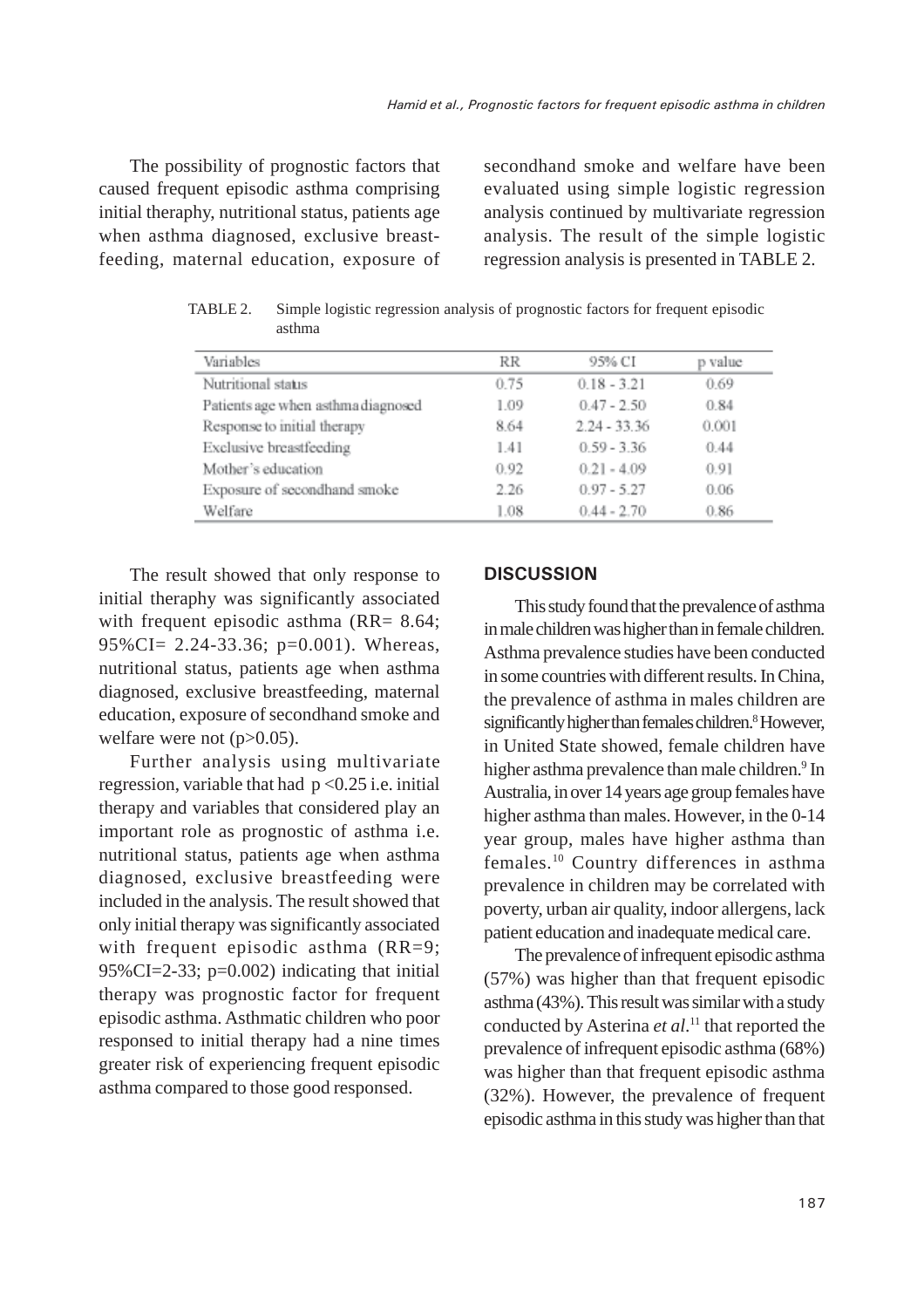previous study conducted by Asterina *et al*. 11 Furthemore, the mean age of patients when asthma diagnosed in this study was  $30.38 \pm 16.53$  months for patients with frequent episodic asthma and  $29.12 \pm 16.78$  months for patients with infrequent episodic asthma. Asterina *et al*. 11 reported that the mean age of patients when asthma diagnosed was 2.8 years or 33.6 months.

The possibility of prognostic factors for frequent episodic asthma comprising initial theraphy, nutritional status, patients age when asthma diagnosed, exclusive breastfeeding, maternal education, exposure of secondhand smoke and welfare have been evaluated in this study. However, only initial theraphy was proven to be the prognostic factor and the others factors evaluated was not proven.

The initial therapy as prognostic factor of frequent episodic asthma has been reported in previous studies. Bacharier *et al*. 12 reported that persistent asthma symptoms was associated with the response to initial therapy. Another study showed that chidren under two years who suffered severe asthma attacks more than one days had high risk of persistent asthma.<sup>13</sup>

Poor response to initial therapy especially to β2-agonist may be caused by β2-adrenoceptor polymorphism. Drazen *et al*. 14 reported that â2 adrenoceptor polymorphism decreased response to β2-agonist. The β2-adrenoceptor polymorphism causes reduction in binding ability of agonist, coupling to adenylate cyclase and functional desensititation. The poor response to the initial therapy prolongs the inflammation of respiratory tract lead to induction of remodeling process. The remodeling of the respiratory tract causes failure in the treatment of asthma with its consequences.

#### **CONCLUSION**

In conclusion, initial theraphy is proven to be pronostic factor of frequent episodic asthama in

children. Whereas, nutritional status, patients age when asthma diagnosed, exclusive breastfeeding, maternal education, exposure of secondhand smoke and welfare were not. Asthmatic children who have poor response to initial therapy have a nine times greater risk of experiencing frequent episodic asthma compared to those have good initial response.

## **ACKNOWLEDGEMENTS**

Authors would like to thank all children and their parents who have participated in the study. We would like also to thank Head of Department of Pediatric, Faculty of Medicine/Dr. Sardjito General Hospital for his permission to perform the study.

#### **REFERENCES**

- 1. Global Initiative for Asthma. Global strategy for asthma management and prevention 2014. [cited 2014 September 5]. Available from:www.ginasthma. org
- 2. Eder W, Ege MJ, von Mutius E. The asthma epidemic. N Engl J Med. 2006; 355(21):2226- 35.
- 3. Naning R. Prevalensi asma pada murid sekolah dasar di Kotamadya Yogyakarta. Yogyakarta: Bagian Ilmu Kesehatan Anak FK UGM, 1992.
- 4. Rahajoe N, Supriyatno B, Setyanto DB. Pedoman nasional asma anak. Cetakan ke 2. Jakarta: UKK Pulmonologi PP IDAI, 2004.
- 5. Ford ES, Mannino DM, Homa DM, Gwynn C, Redd SC, Moriarty DG, *et al*. Self-reported astma and health related quality of life: findings from the behavioral risk factor surveillance system. Chest. 2003; 123(1):119-27.
- 6. Lockey RF, DuBuske LM, Friedman B, Petrocella V, Cox F, Rickard K. Noctural asthma: effect of salmeterol on quality of life and clinical outcomes. Chest. 1999; 115(3):666-73.
- 7. Strine TW, Ford ES, Balluz L, Chapman DP, Mokdad AH. Risk behaviors and health-related quality of life among adults with asthma: the role of mental health status. Chest. 2004; 126(6):1849-54.
- 8. Bai J, Zhao J, Shen KL, Xiang L, Chen AH, Huang S, *et al*. Current trends of the prevalence of